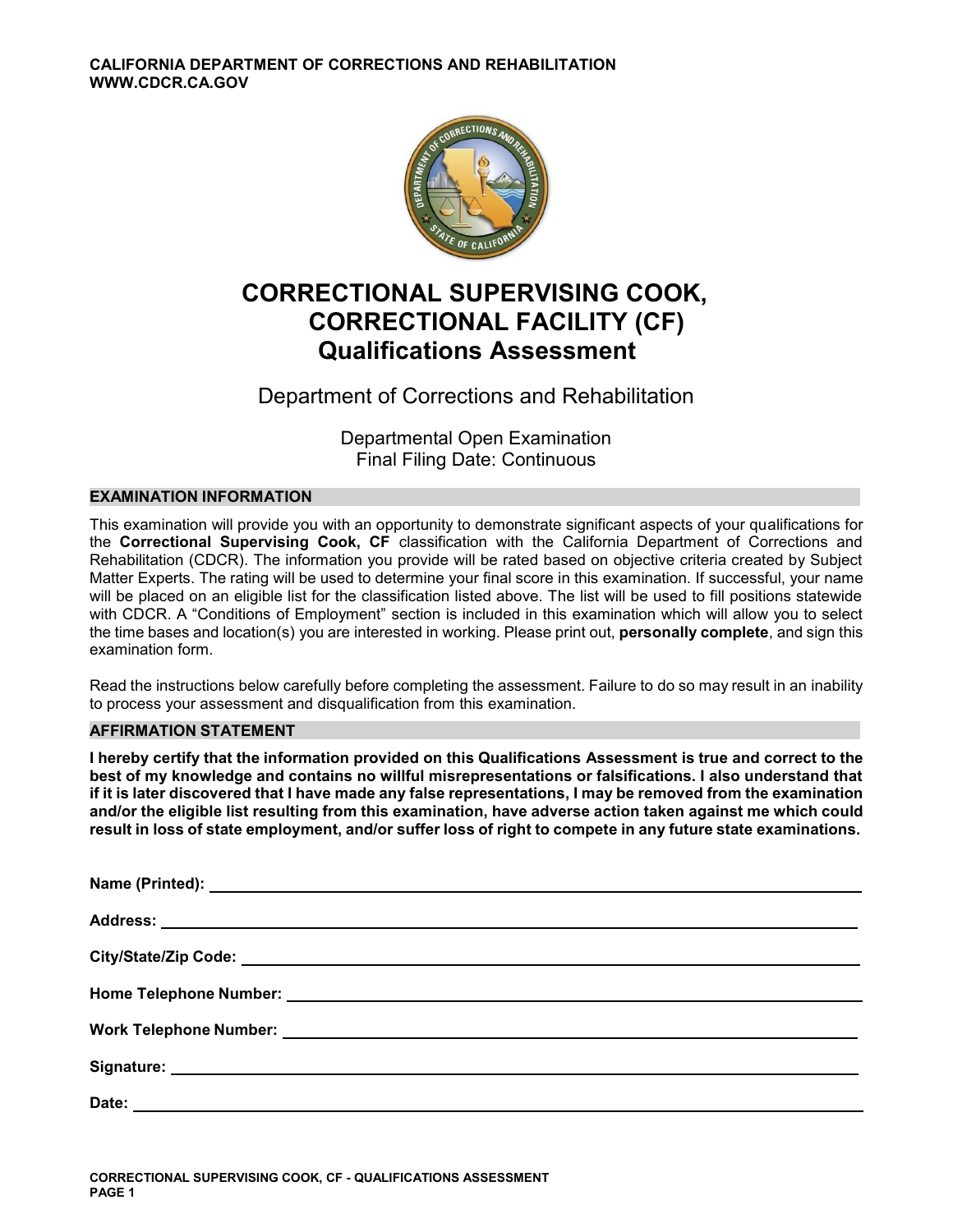# **FILING INSTRUCTIONS**

## **All applicants must complete and submit the following examination materials:**

- [Examination Application \(STD. 678\)](https://jobs.ca.gov/pdf/STD678.pdf)
- Qualifications Assessment

## By mail to:

**Department of Corrections and Rehabilitation Talent Acquisition and Career Services P.O. Box 942883 Sacramento, CA 94283-0001** 

Or in person at:

**Department of Corrections and Rehabilitation 1515 S Street Sacramento, CA 95811-7243 Attn: Talent Acquisition and Career Services, 101N** 

If you are personally delivering your application and Qualifications Assessment, you must do so between the hours of **8:00 a.m.** and **5:00 p.m.**, Monday through Friday, excluding holidays, on or before the cut-off date to the street address listed above.

# **NOTE:**

- All examination materials must have original signatures.
- Be sure your envelope has adequate postage if submitting via mail.
- Faxed or emailed copies will **NOT** be accepted under any circumstances.
- Make and keep a photocopy of the completed Qualifications Assessment for your records.

# **GENERAL INSTRUCTIONS**

This Qualifications Assessment is the sole component of the examination. To obtain a position on the eligible list, a minimum score of 70% must be achieved. Therefore, please be sure to review and follow all instructions carefully as missing or incomplete information may result in disqualification or a lower score.

This examination is comprised of the following areas:

- Affirmation Statement (page 1)
- Filing Instructions / General Instructions (page 2)
- Prior State Employment / Conditions of Employment (pages 3 4)
- Rating Instructions (page 5)
- Knowledge & Experience Assessment (pages 6 12)
- Recruitment Questionnaire (pages 13 14)

# **YOUR RESPONSES ARE SUBJECT TO VERIFICATION**

Please keep in mind that all information provided on this Qualifications Assessment will be subject to verification at any time during the examination process, hiring process, and even after gaining employment. Anyone who misrepresents his/her experience will be subject to adverse consequences, which could include the following action(s):

- Removal from the examination process
- Removal from the eligible list / certification list
- Loss of State employment
- Loss of rights to compete in any future state examinations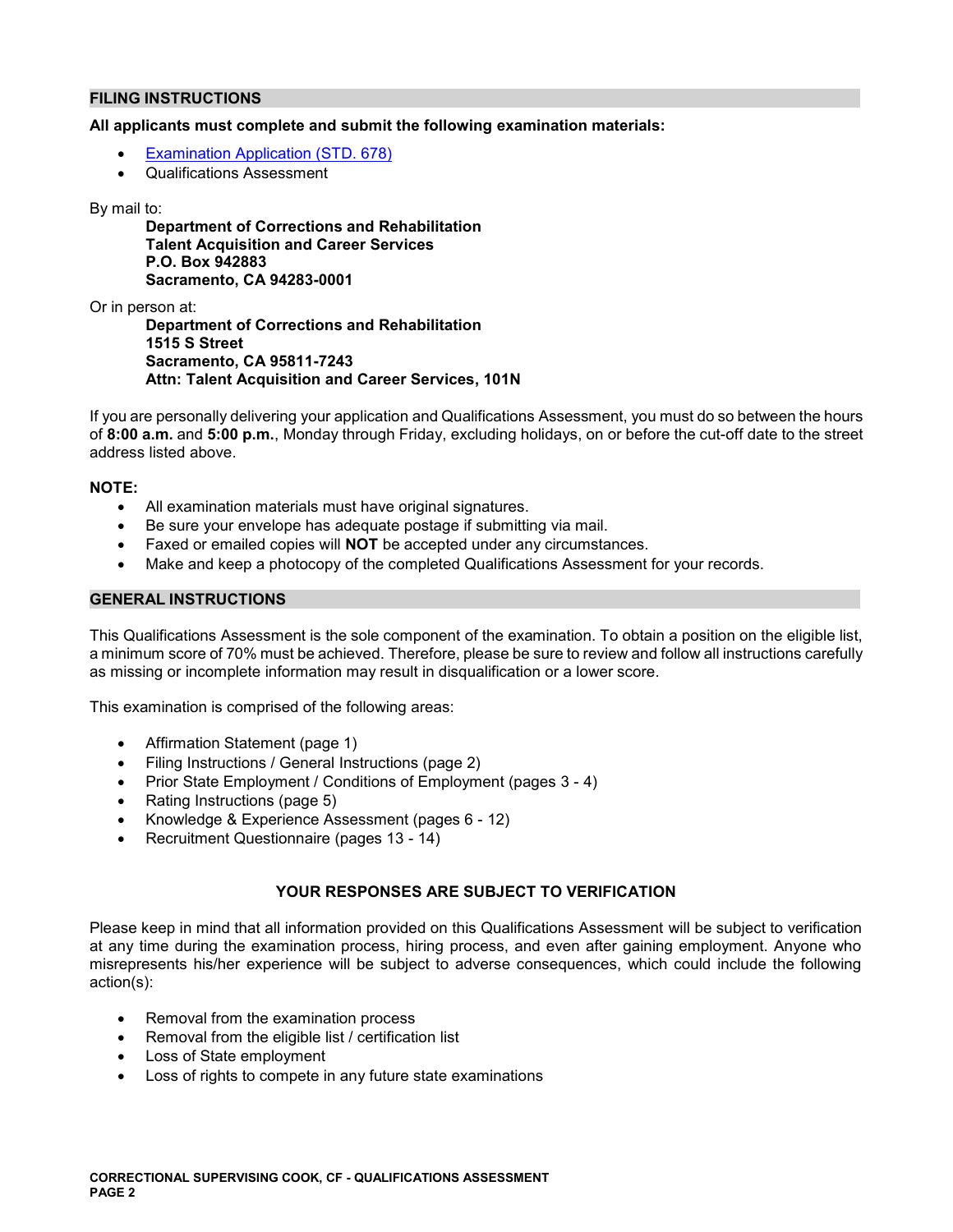# **PRIOR STATE EMPLOYMENT INFORMATION**

**Complete this next section ONLY if you have been previously dismissed from California State Civil Service employment by punitive action or as a result of disciplinary proceedings. IF THIS DOES NOT APPLY TO YOU, please skip this question.** 

**Do you have written permission from the California Department of Human Resources (CalHR) to take this examination?** 





**State Personnel Board, Rule 211 provides that a dismissed state employee may only participate in State Civil Service examinations if he/she has obtained prior consent from the State Personnel Board.** 

# **CONDITIONS OF EMPLOYMENT**

# **PLEASE MARK THE APPROPRIATE BOX(ES) OF YOUR CHOICE.**

If you are successful in this examination, your name will be placed on an active employment list and referred to fill vacancies Statewide according to the conditions you specify on this form.

## **TYPE OF APPOINTMENT YOU WILL ACCEPT**

Please mark the appropriate box(es) - you may check "(A) Any" if you are willing to accept any type of employment.

☐ **(D) Permanent Full-Time** ☐ **(R) Permanent Part-Time** ☐ **(K) Limited-Term Full-Time** ☐ **(A) Any** 

If all are marked and you receive an appointment other than permanent full-time, your name will continue to be considered for permanent full-time positions.

## **LOCATION(S) YOU ARE WILLING TO WORK**

☐ **5 ANYWHERE IN THE STATE –** If this box is marked, no further selection is necessary

# **NORTHERN REGION**

- 
- ☐ 0200 **Alpine County**  CSP, San Quentin ☐ 4500 **Shasta County**
- 
- 
- Mule Creek State Prison ☐ 2500 **Modoc County** ☐ 4700 **Siskiyou County**  Pine Grove Youth Conservation ☐ 2800 **Napa County** Camp ☐ 4800 **Solano County**
- 
- ☐ 0500 **Calaveras County**
- ☐ 0600 **Colusa County**
- ☐ **ra <sup>y</sup>**0700 **Contra Costa County**  CSP, Sacramento ☐ 5200 **Tehama County**
- 
- ☐ 0800 **Del Norte County**  Folsom State Prison ☐ 5300 **Trinity County**  Pelican Bay State Prison Richard A. McGee Correctional
- 
- 
- ☐ 1200 **Humboldt County** ☐ 3900 **San J quin Coun oa ty**
- 
- 
- □ 1800 Lassen County  **O.H. Close YCF**<br>• California Correctional Center N.A. Chaderjian YCF ● California Correctional Center **● N.A. Chaderjian YCF**<br>● High Desert State Prison **● Northern California YCC**
- High Desert State Prison
- 
- 
- ☐ 0300 **Amador County** ☐ 2300 **Mendocino County** ☐ 4600 **Sierra County** 
	-
	-
	-
	-
	-
	-
	-
	-
- ☐ 5500 **Tuolumne County** ☐ 0900 **El Dorado County** Training Center
- ☐ 1100 **Glenn County** ☐ 3800 **San Francisco County** 
	-
	- Deuel Vocational Institute ☐ 5800 **Yuba County**
- □ 1700 **Lake County**<br>• California Health Care Facility
	-
	-
	-
- ☐ 0100 **Alameda County** ☐ 2100 **Marin County** ☐ 4100 **San Mateo County** 
	-
	-
	-
	-
- ☐ 2900 **Nevada County** California Medical Facility ☐ 0400 **Butte County** 
	- ☐ CSP, Solano 3100 **Placer County**
	- ☐ 3200 **Plumas County** ☐ 4900 **Sonoma County**
	- ☐ 5100 **Sutter County** 3400 **Sac mento Count** ☐
		-
		-
		- Sierra Conservation Center
		- ☐ 5700 **Yolo County**
		-

**CORRECTIONAL SUPERVISING COOK, CF - QUALIFICATIONS ASSESSMENT PAGE 3**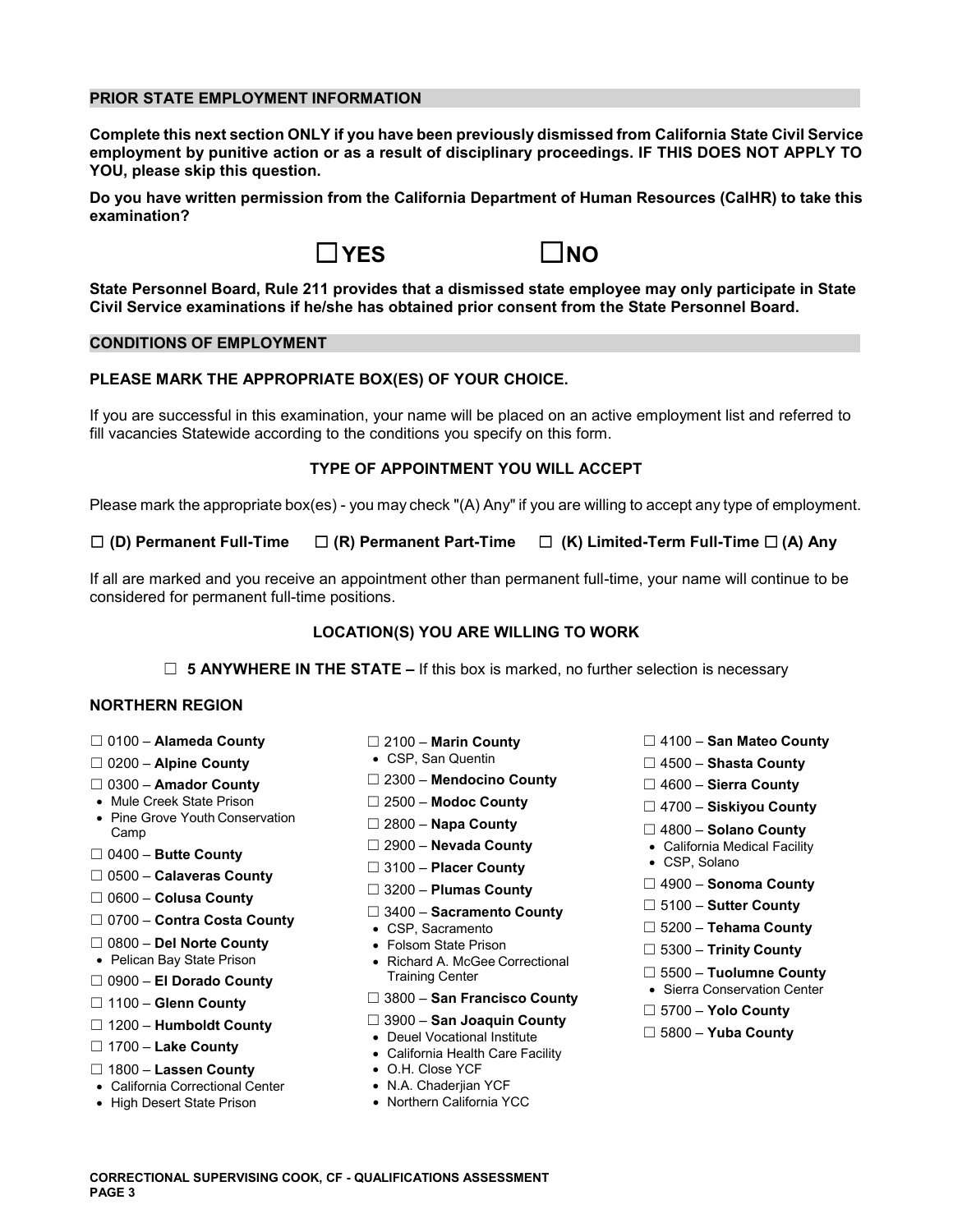# **CENTRAL REGION**

- 
- ☐ 1000 **Fresno County** ☐ 1600 **Kings County** ☐ 2700 **Monterey County**  Pleasant Valley State Prison Avenal State Prison Correctional Training Facility
- 
- 
- 
- 
- 
- 
- 
- 
- 
- 
- ☐ **Inyo County**  CSP, Corcoran 1400 Salinas Valley State Prison CA Substance Abuse Treatment ☐ 1500 – **Kern County** Facility ☐ 3500 – **San Benito County** 
	-
- California City Correctional ☐ 2000 **Madera County** ☐ 4000 **San Luis Obispo** Facility **County**  Central California Women's California Correctional Institution California Men's Colony Facility Kern Valley State Prison
	-
	-
	-
	-

- 
- 
- 
- 
- 
- Kern Valley State Prison **Facility** Facility County<br>■ North Kern State Prison Valley State Prison **Santa Clara County**
- Wasco State Prison ☐ 2200 **Mariposa County** ☐ 4400 **Santa Cruz County** 
	- ☐ 2400 **Merced County** ☐ 5000 **Stanislaus County**
	- ☐ 2600 **Mono County** ☐ 5400 **Tulare County**

# **SOUTHERN REGION**

- 
- 
- 

.

- 
- 
- 
- 
- 
- 
- 
- ☐ Ironwood State Prison 1900 **Los Angeles County** ☐ 4200 **Santa Barbara County**  CSP, Los Angeles County ☐ 3600 **San Bernardino**  <p>7.960 • <b>Car</b> <math display="inline">\overline{C}</math> <b>SET UP</b></p>\n<p>7.960 • <b>Center UP</b></p>\n<p>7.960 • <b>Center UP</b></p>\n<p>8.960 • <b>Vector</b> <math display="inline">\overline{C}</math> <b>3000</b> • <b>Vector</b> <math display="inline">\overline{C}</math> <b>3000</b> • <b>Vector</b> <math display="inline">\overline{C}</math> <b>3000</b> • <b>Vector</b> <math display="inline">\overline{C}</math> <b>3000</b> • <b>Vector</b> <math display="inline
	-
- ☐ 1300 **Imperial County** ☐ 3300 **Riverside County**  California Institution for Women
	-
- Calipatria State Prison California Rehabilitation Center ☐ 3700 **San Diego County**  CSP, Centinela Chuckawalla Valley State Prison RJ Donovan Correctional Facility
	-
	- -

# **ADDRESS OR EMPLOYMENT CHANGES**

After list release, successful candidates may update any address and/or availability for employment preference information by accessing their [CalCareer Account](https://www.jobs.ca.gov/) (www.calcareers.ca.gov) on the California Department of Human Resources (CalHR) website.

Once logged into your CalCareer Account, from the **My Account** page:

- Update your personal information (name, address, phone number) by selecting "Contact Information" under **Account Management**.
- Update your employment preference information (tenure, time base, location preferences) by selecting "Exam / Assessment Records" under **Exams / Assessments**, then selecting the list you have eligibility on, then selecting "Change Conditions of Employment" under Eligibility Record Actions.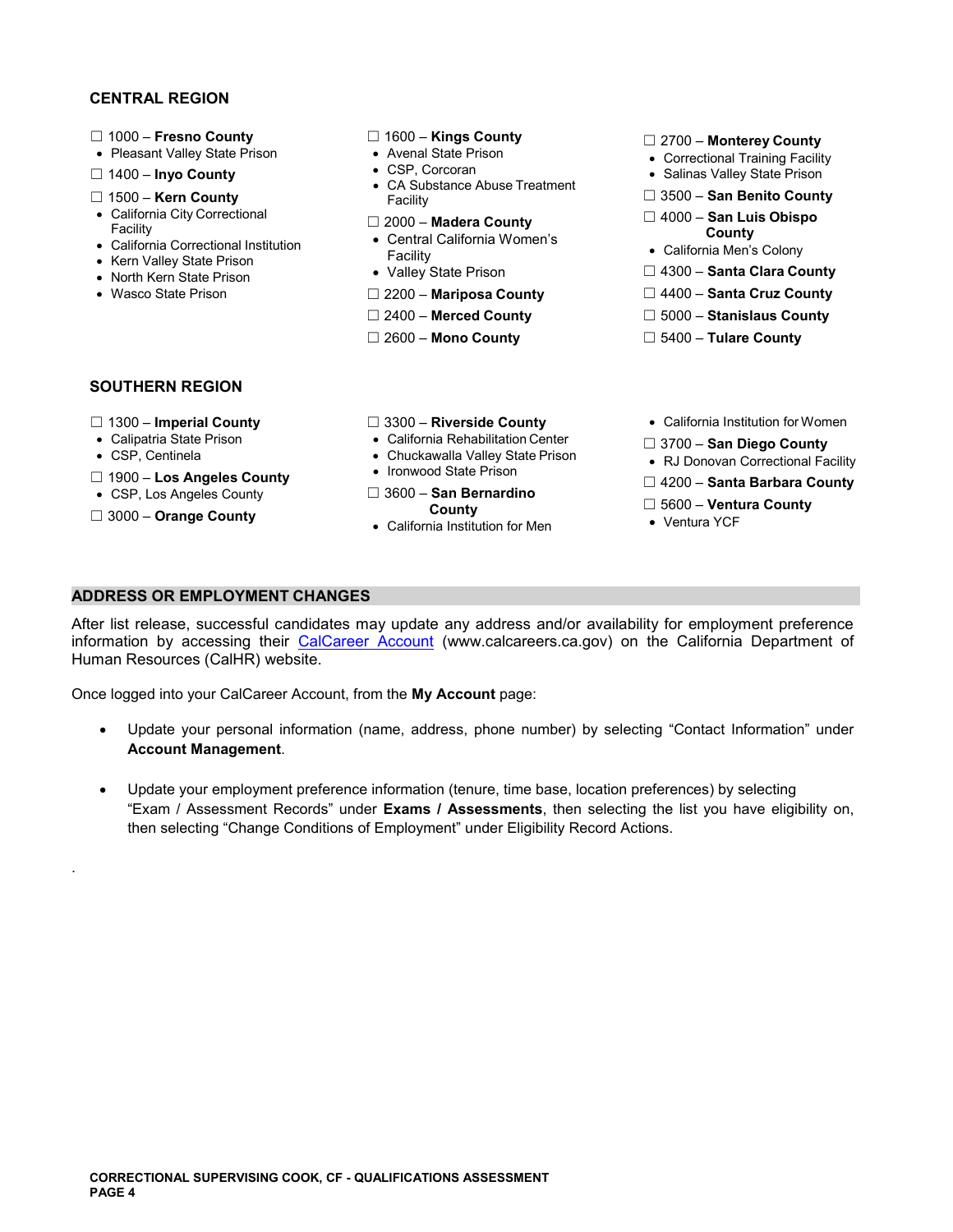# **RATING INSTRUCTIONS**

Rate your knowledge and experience performing specific job-related actions, using the rating scale(s) below.

Respond to each statement, beginning on the following page, by indicating how the statement applies to you. You are required to respond to every statement by marking one option for each of the two scales provided. Responses may not be changed or added once submitted to Talent Acquisition and Career Services. Missing responses will result in a lower score.

In responding to each statement, you may refer to your FORMAL EDUCATION, FORMAL TRAINING COURSES, and/or WORK EXPERIENCE whether paid or not paid.

# **SCALE #1 - KNOWLEDGE RELATED TO PERFORMING THIS ACTION**

### **Extensive Knowledge**

I possess an expert knowledge level to the extent that I have effectively performed tasks related to this knowledge in the most difficult and complex situations **and** I have instructed others on specific aspects of this knowledge.

### **Moderate Knowledge**

I possess an advanced knowledge level to the extent that I could effectively perform this task under the majority of circumstances or situations encountered.

## **Basic Knowledge**

I possess a sufficient knowledge level that would allow me to perform this task successfully in routine situations.

### **Limited Knowledge**

I have some knowledge of how to perform this task, but I may require additional instruction to apply my knowledge effectively.

## **No Knowledge**

I have no knowledge of how to perform this task or what it may entail.

# **SCALE #2 - EXPERIENCE RELATED TO PERFORMING THIS ACTION**

### **Extensive Experience**

I have more than 4 years of experience in regularly performing this action **and** I have instructed others on this specific action.

### **Moderate Experience**

I have more than 3 years, but less than 4 years of experience performing this action **and** I can perform it independently.

### **Basic Experience**

I have more than 2 years, but less than 3 years of experience performing this action **and** I have performed it regularly with minimal or no assistance.

### **Limited Experience**

I have less than 2 years of experience in performing this action **and** I may require assistance for successful performance.

## **No Experience**

I have never performed this action.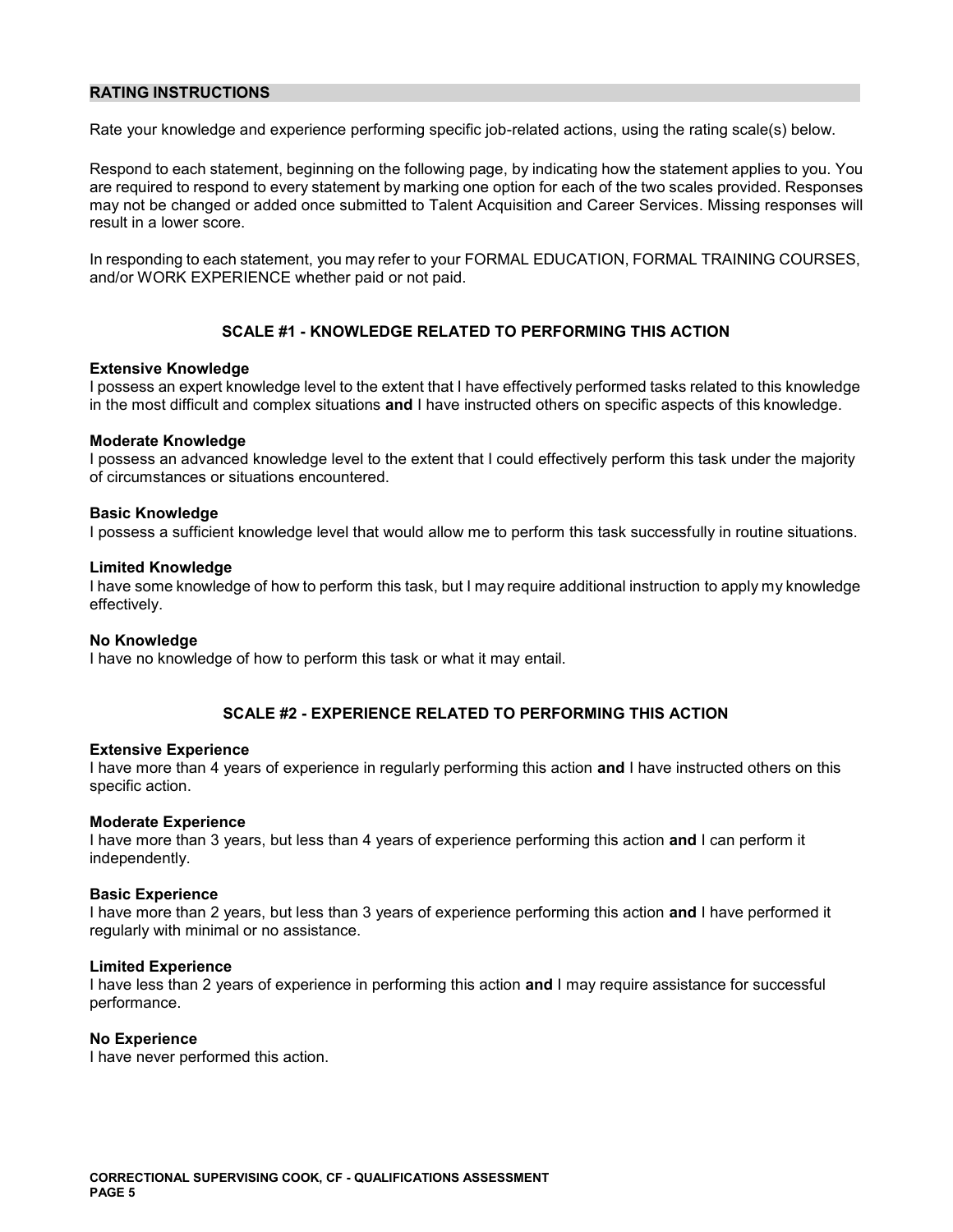- 
- 
- 
- 
- 

# **Knowledge related to performing this action Experience related to performing this action**

- ☐ Extensive Knowledge ☐ Extensive Experience
- ☐ Moderate Knowledge ☐ Moderate Experience
- ☐ Basic Knowledge ☐ Basic Experience
- ☐ Limited Knowledge ☐ Limited Experience
- ☐ No Knowledge ☐ No Experience

2. Train staff in proper food preparation techniques, food service operations and job safety.

- ☐ Extensive Knowledge ☐ Extensive Experience
- ☐ Moderate Knowledge ☐ Moderate Experience
- 
- 
- 

# **Knowledge related to performing this action Experience related to performing this action**

- 
- 
- ☐ Basic Knowledge ☐ Basic Experience
- ☐ Limited Knowledge ☐ Limited Experience
- ☐ No Knowledge ☐ No Experience

3. Evaluate the work performance of staff.

# **Knowledge related to performing this action Experience related to performing this action**

- 
- ☐ Moderate Knowledge ☐ Moderate Experience
- 
- ☐ Limited Knowledge ☐ Limited Experience
- ☐ No Knowledge ☐ No Experience

- ☐ Extensive Knowledge ☐ Extensive Experience
	-
- ☐ Basic Knowledge ☐ Basic Experience
	-
	-

4. Supervise staff in the preparation, cooking and dispensing of food.

- 
- ☐ Moderate Knowledge ☐ Moderate Experience
- ☐ Basic Knowledge ☐ Basic Experience
- ☐ Limited Knowledge ☐ Limited Experience
- 

# **Knowledge related to performing this action Experience related to performing this action**

- ☐ Extensive Knowledge ☐ Extensive Experience
	-
	-
	-
- ☐ No Knowledge ☐ No Experience

5. Direct staff in the distribution of food to multiple points of service.

- ☐ Extensive Knowledge ☐ Extensive Experience
- 
- 
- ☐ Limited Knowledge ☐ Limited Experience
- 

# **Knowledge related to performing this action Experience related to performing this action**

- 
- ☐ Moderate Knowledge ☐ Moderate Experience
- ☐ Basic Knowledge ☐ Basic Experience
	-
- ☐ No Knowledge ☐ No Experience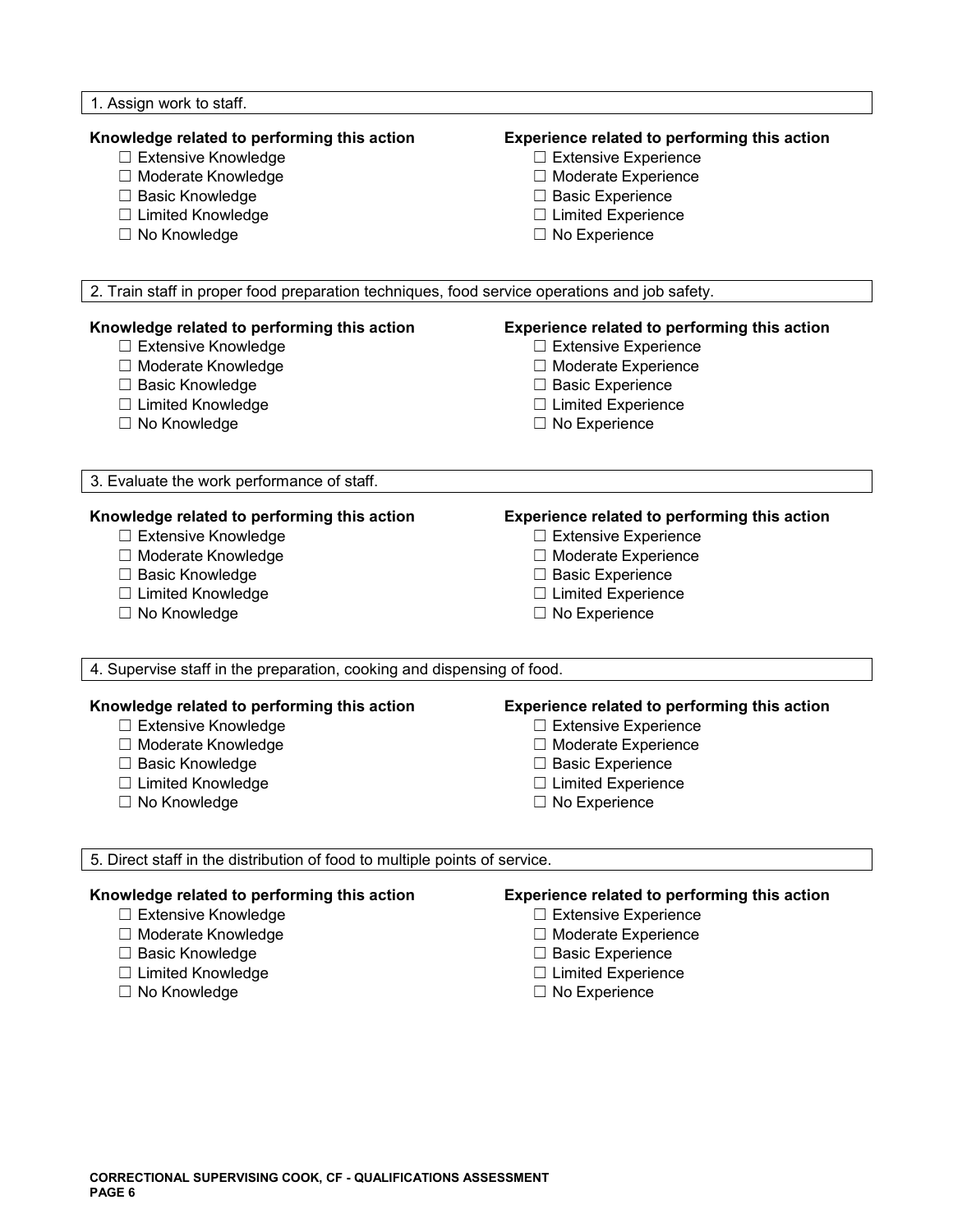6. Train and supervise staff in cleaning and sanitizing cooking utensils, equipment, and work areas. **Knowledge related to performing this action Experience related to performing this action**  ☐ Extensive Knowledge ☐ Extensive Experience ☐ Moderate Knowledge ☐ Moderate Experience ☐ Basic Knowledge ☐ Basic Experience ☐ Limited Knowledge ☐ Limited Experience ☐ No Knowledge ☐ No Experience 7. Supervise staff in the proper disposal of kitchen waste. **Knowledge related to performing this action Experience related to performing this action**  ☐ Extensive Knowledge ☐ Extensive Experience ☐ Moderate Knowledge ☐ Moderate Experience ☐ Basic Knowledge ☐ Basic Experience ☐ Limited Knowledge ☐ Limited Experience ☐ No Knowledge ☐ No Experience 8. Train staff in the proper operation of food service area equipment (e.g., dish machines, mixers, steam kettles, ovens, etc.). **Knowledge related to performing this action Experience related to performing this action**  ☐ Extensive Knowledge ☐ Extensive Experience ☐ Moderate Knowledge ☐ Moderate Experience ☐ Basic Knowledge ☐ Basic Experience ☐ Limited Knowledge ☐ Limited Experience ☐ No Knowledge ☐ No Experience 9. Supervise staff in the cleaning of food service areas. **Knowledge related to performing this action Experience related to performing this action**  ☐ Extensive Knowledge ☐ Extensive Experience ☐ Moderate Knowledge ☐ Moderate Experience ☐ Basic Knowledge ☐ Basic Experience ☐ Limited Knowledge ☐ Limited Experience ☐ No Knowledge ☐ No Experience 10. Train and supervise staff in the implementation of safe food handling practices (e.g., proper hand washing, time/temperature, label/date, cross contamination, etc.). **Knowledge related to performing this action Experience related to performing this action**  ☐ Extensive Knowledge ☐ Extensive Experience

- ☐ Moderate Knowledge ☐ Moderate Experience
- ☐ Basic Knowledge ☐ Basic Experience
- ☐ Limited Knowledge ☐ Limited Experience
- ☐ No Knowledge ☐ No Experience
- 
- 
- 
- -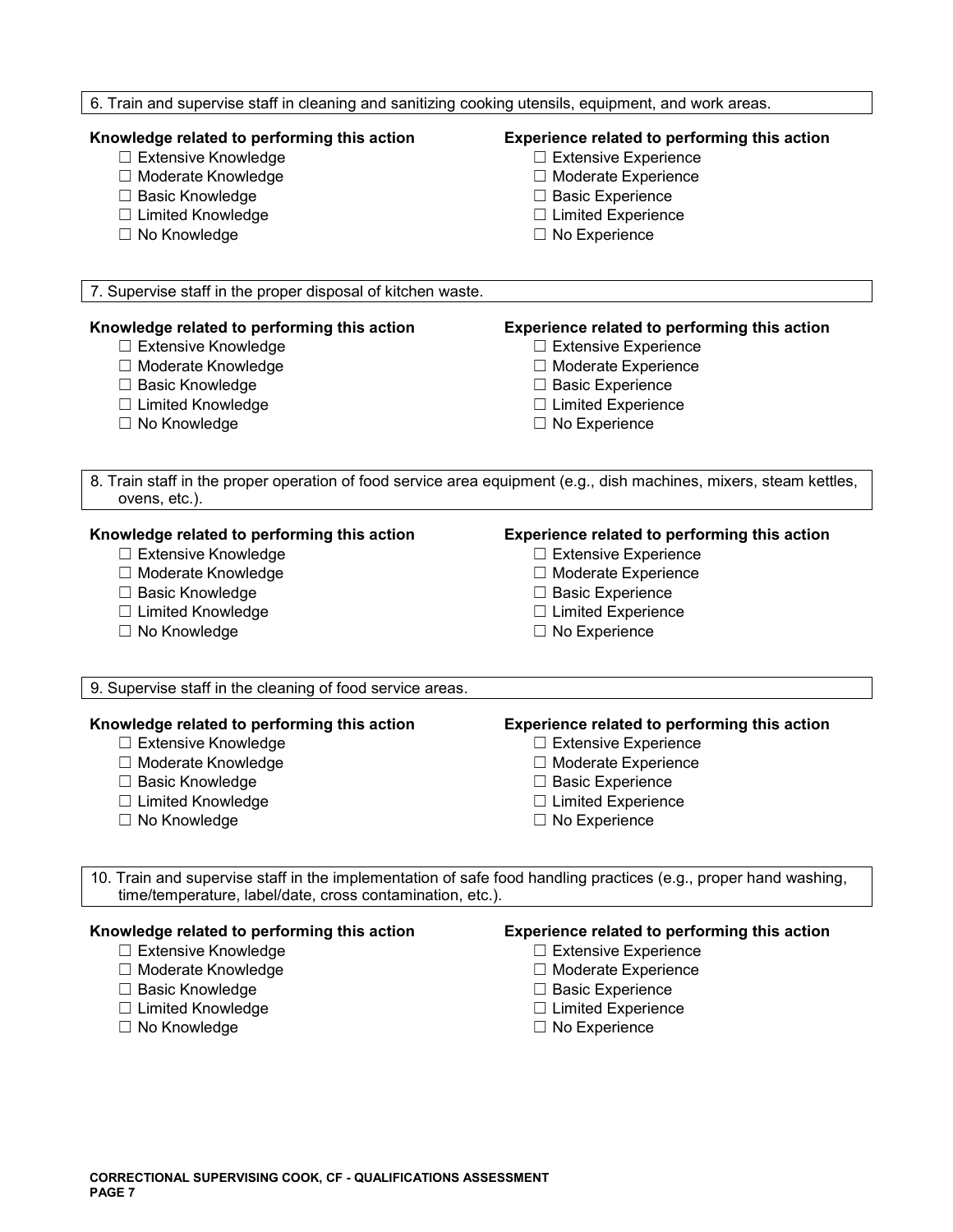|  | 11. Supervise staff in the quick-chill process. |  |  |  |  |
|--|-------------------------------------------------|--|--|--|--|
|--|-------------------------------------------------|--|--|--|--|

## **Knowledge related to performing this action Experience related to performing this action**

- ☐ Extensive Knowledge ☐ Extensive Experience
- ☐ Moderate Knowledge ☐ Moderate Experience
- ☐ Basic Knowledge ☐ Basic Experience
- 
- ☐ No Knowledge ☐ No Experience

- 
- 
- 
- ☐ Limited Knowledge ☐ Limited Experience
	-

12. Make sure staff adheres to medical restrictions (e.g., lifting, standing, bending, medication, etc.).

# **Knowledge related to performing this action Experience related to performing this action**

- ☐ Extensive Knowledge ☐ Extensive Experience
- ☐ Moderate Knowledge ☐ Moderate Experience
- ☐ Basic Knowledge ☐ Basic Experience
- ☐ Limited Knowledge ☐ Limited Experience
- ☐ No Knowledge ☐ No Experience

- 
- 
- 
- 
- 

13. Supervise staff in the preparation of materials for recycling (e.g., cans, plastic bottles, cardboard, grease, etc.).

## **Knowledge related to performing this action Experience related to performing this action**

- ☐ Extensive Knowledge ☐ Extensive Experience
- ☐ Moderate Knowledge ☐ Moderate Experience
- ☐ Basic Knowledge ☐ Basic Experience
- ☐ Limited Knowledge ☐ Limited Experience
- 

- 
- 
- 
- 
- ☐ No Knowledge ☐ No Experience

14. Weigh and measure ingredients for the preparation of meals.

# **Knowledge related to performing this action Experience related to performing this action**

- 
- ☐ Moderate Knowledge ☐ Moderate Experience
- ☐ Basic Knowledge ☐ Basic Experience
- 
- 

- ☐ Extensive Knowledge ☐ Extensive Experience
	-
	-
- ☐ Limited Knowledge ☐ Limited Experience
- ☐ No Knowledge ☐ No Experience

15. Perform recipe conversion to adjust number of servings.

- 
- ☐ Moderate Knowledge ☐ Moderate Experience
- ☐ Basic Knowledge ☐ Basic Experience
- ☐ Limited Knowledge ☐ Limited Experience
- ☐ No Knowledge ☐ No Experience

# **Knowledge related to performing this action Experience related to performing this action**

- ☐ Extensive Knowledge ☐ Extensive Experience
	-
	-
	-
	-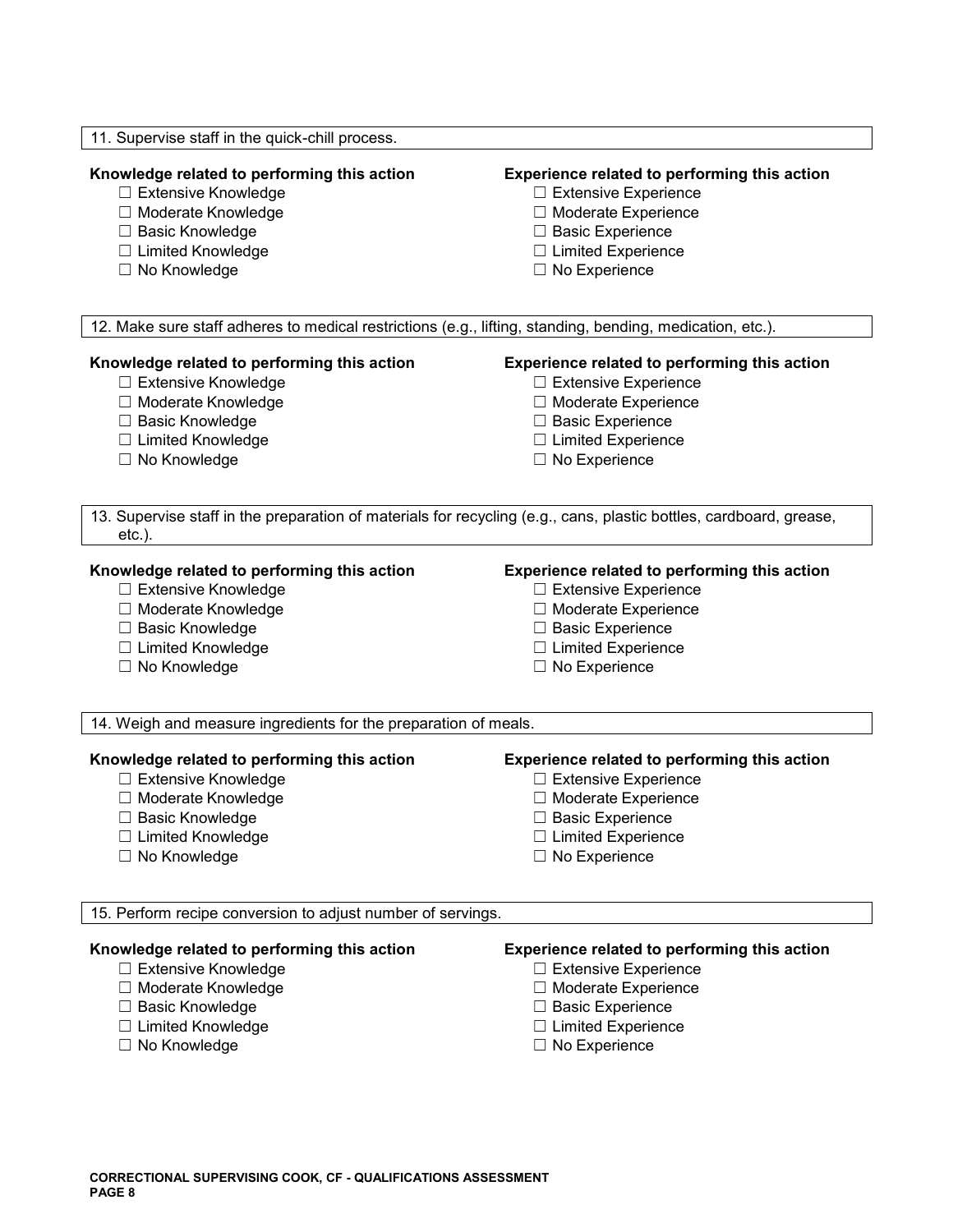| 16. Follow special diet requirements (medical and religious).                                        |                                                     |
|------------------------------------------------------------------------------------------------------|-----------------------------------------------------|
| Knowledge related to performing this action                                                          | Experience related to performing this action        |
| □ Extensive Knowledge                                                                                | $\Box$ Extensive Experience                         |
| □ Moderate Knowledge                                                                                 | □ Moderate Experience                               |
| □ Basic Knowledge                                                                                    | $\Box$ Basic Experience                             |
| □ Limited Knowledge                                                                                  | $\Box$ Limited Experience                           |
| □ No Knowledge                                                                                       | $\Box$ No Experience                                |
| 17. Prepare and serve diet meals (medical and religious).                                            |                                                     |
| Knowledge related to performing this action                                                          | Experience related to performing this action        |
| □ Extensive Knowledge                                                                                | □ Extensive Experience                              |
| □ Moderate Knowledge                                                                                 | □ Moderate Experience                               |
| □ Basic Knowledge                                                                                    | □ Basic Experience                                  |
| □ Limited Knowledge                                                                                  | $\Box$ Limited Experience                           |
| □ No Knowledge                                                                                       | $\Box$ No Experience                                |
| 18. Prevent accidents and injuries of staff in the food service facilities.                          |                                                     |
| Knowledge related to performing this action                                                          | Experience related to performing this action        |
| $\Box$ Extensive Knowledge                                                                           | □ Extensive Experience                              |
| □ Moderate Knowledge                                                                                 | □ Moderate Experience                               |
| □ Basic Knowledge                                                                                    | $\Box$ Basic Experience                             |
| □ Limited Knowledge                                                                                  | $\Box$ Limited Experience                           |
| $\Box$ No Knowledge                                                                                  | $\Box$ No Experience                                |
| 19. Maintain constant vigilance over the food service areas.                                         |                                                     |
| Knowledge related to performing this action                                                          | Experience related to performing this action        |
| □ Extensive Knowledge                                                                                | □ Extensive Experience                              |
| □ Moderate Knowledge                                                                                 | □ Moderate Experience                               |
| $\Box$ Basic Knowledge                                                                               | <b>Basic Experience</b>                             |
| □ Limited Knowledge                                                                                  | $\Box$ Limited Experience                           |
| □ No Knowledge                                                                                       | $\Box$ No Experience                                |
| 20. Monitor food service area equipment (e.g., ovens, refrigerators, grills, mixers, slicers, etc.). |                                                     |
| Knowledge related to performing this action                                                          | <b>Experience related to performing this action</b> |
| □ Extensive Knowledge                                                                                | $\Box$ Extensive Experience                         |
| □ Moderate Knowledge                                                                                 | □ Moderate Experience                               |
| □ Basic Knowledge                                                                                    | $\Box$ Basic Experience                             |
| □ Limited Knowledge                                                                                  | $\Box$ Limited Experience                           |
| $\Box$ No Knowledge                                                                                  | $\Box$ No Experience                                |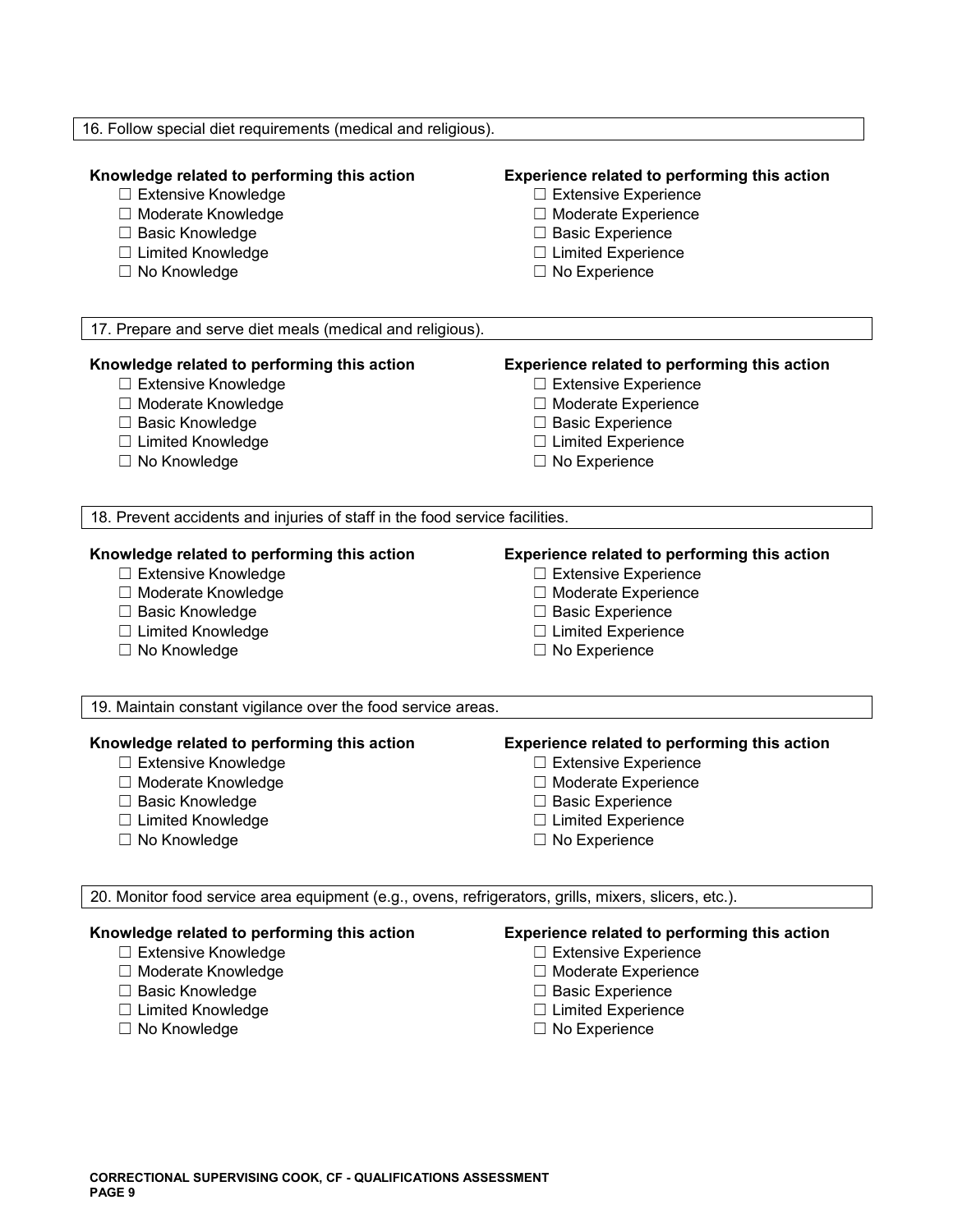| 21. Implement and follow safe food handling practices (e.g., proper hand washing, time/temperature, label/date,<br>cross contamination, etc.). |                                                     |  |  |  |
|------------------------------------------------------------------------------------------------------------------------------------------------|-----------------------------------------------------|--|--|--|
| Knowledge related to performing this action                                                                                                    | Experience related to performing this action        |  |  |  |
| $\Box$ Extensive Knowledge                                                                                                                     | □ Extensive Experience                              |  |  |  |
| □ Moderate Knowledge                                                                                                                           | □ Moderate Experience                               |  |  |  |
| □ Basic Knowledge                                                                                                                              | □ Basic Experience                                  |  |  |  |
| □ Limited Knowledge                                                                                                                            | □ Limited Experience                                |  |  |  |
| □ No Knowledge                                                                                                                                 | $\Box$ No Experience                                |  |  |  |
| 22. Monitor food temperatures.                                                                                                                 |                                                     |  |  |  |
| Knowledge related to performing this action                                                                                                    | Experience related to performing this action        |  |  |  |
| □ Extensive Knowledge                                                                                                                          | $\Box$ Extensive Experience                         |  |  |  |
| □ Moderate Knowledge                                                                                                                           | □ Moderate Experience                               |  |  |  |
| □ Basic Knowledge                                                                                                                              | □ Basic Experience                                  |  |  |  |
| □ Limited Knowledge                                                                                                                            | □ Limited Experience                                |  |  |  |
| □ No Knowledge                                                                                                                                 | $\Box$ No Experience                                |  |  |  |
| 23. Inspect staff to make sure personal hygiene standards and dress code (e.g., grooming, cleanliness, etc.),<br>have been met.                |                                                     |  |  |  |
| Knowledge related to performing this action                                                                                                    | Experience related to performing this action        |  |  |  |
| $\Box$ Extensive Knowledge                                                                                                                     | □ Extensive Experience                              |  |  |  |
| □ Moderate Knowledge                                                                                                                           | □ Moderate Experience                               |  |  |  |
| □ Basic Knowledge                                                                                                                              | □ Basic Experience                                  |  |  |  |
| □ Limited Knowledge                                                                                                                            | □ Limited Experience                                |  |  |  |
| □ No Knowledge                                                                                                                                 | $\Box$ No Experience                                |  |  |  |
| 24. Receive, take inventory, inspect, and store various supplies (e.g., food, chemicals, paper products, etc.).                                |                                                     |  |  |  |
| Knowledge related to performing this action                                                                                                    | Experience related to performing this action        |  |  |  |
| □ Extensive Knowledge                                                                                                                          | □ Extensive Experience                              |  |  |  |
| □ Moderate Knowledge                                                                                                                           | $\Box$ Moderate Experience                          |  |  |  |
| □ Basic Knowledge                                                                                                                              | $\Box$ Basic Experience                             |  |  |  |
| □ Limited Knowledge                                                                                                                            | $\Box$ Limited Experience                           |  |  |  |
| $\Box$ No Knowledge                                                                                                                            | $\Box$ No Experience                                |  |  |  |
| 25. Requisition food, supplies and equipment.                                                                                                  |                                                     |  |  |  |
| Knowledge related to performing this action                                                                                                    | <b>Experience related to performing this action</b> |  |  |  |
| □ Extensive Knowledge                                                                                                                          | □ Extensive Experience                              |  |  |  |
| □ Moderate Knowledge                                                                                                                           | □ Moderate Experience                               |  |  |  |
| □ Basic Knowledge                                                                                                                              | □ Basic Experience                                  |  |  |  |
| □ Limited Knowledge                                                                                                                            | $\Box$ Limited Experience                           |  |  |  |
| $\Box$ No Knowledge                                                                                                                            | $\Box$ No Experience                                |  |  |  |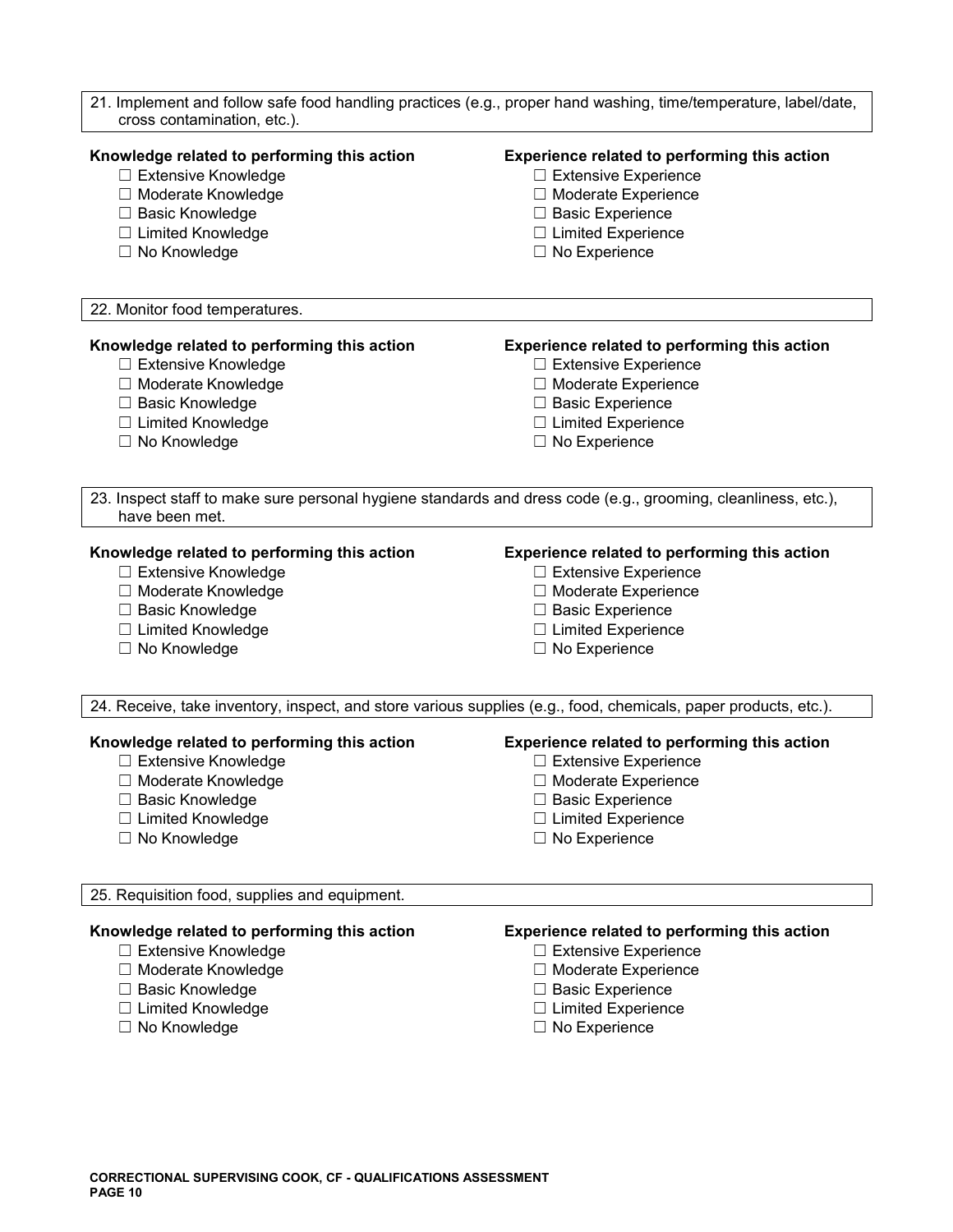| 26. Prepare written documents (e.g., HACCP logs, timekeeping, etc.). |                                              |  |  |  |
|----------------------------------------------------------------------|----------------------------------------------|--|--|--|
| Knowledge related to performing this action                          | Experience related to performing this action |  |  |  |
| □ Extensive Knowledge                                                | $\Box$ Extensive Experience                  |  |  |  |
| □ Moderate Knowledge                                                 | $\Box$ Moderate Experience                   |  |  |  |
| □ Basic Knowledge                                                    | □ Basic Experience                           |  |  |  |
| $\Box$ Limited Knowledge                                             | $\Box$ Limited Experience                    |  |  |  |
| □ No Knowledge                                                       | $\Box$ No Experience                         |  |  |  |
| 27. Maintain production records.                                     |                                              |  |  |  |
| Knowledge related to performing this action                          | Experience related to performing this action |  |  |  |
| □ Extensive Knowledge                                                | $\Box$ Extensive Experience                  |  |  |  |
| $\Box$ Moderate Knowledge                                            | $\Box$ Moderate Experience                   |  |  |  |
| $\Box$ Basic Knowledge                                               | $\Box$ Basic Experience                      |  |  |  |
| □ Limited Knowledge                                                  | $\Box$ Limited Experience                    |  |  |  |
| $\Box$ No Knowledge                                                  | $\Box$ No Experience                         |  |  |  |
| 28. Conduct interviews to identify potential staff.                  |                                              |  |  |  |
| Knowledge related to performing this action                          | Experience related to performing this action |  |  |  |
| $\Box$ Extensive Knowledge                                           | $\Box$ Extensive Experience                  |  |  |  |
| $\Box$ Moderate Knowledge                                            | $\Box$ Moderate Experience                   |  |  |  |
| □ Basic Knowledge                                                    | <b>Basic Experience</b>                      |  |  |  |
| □ Limited Knowledge                                                  | $\Box$ Limited Experience                    |  |  |  |
| $\Box$ No Knowledge                                                  | $\Box$ No Experience                         |  |  |  |

# **THIS CONCLUDES THE EXAMINATION**

**REVISION DATE:** 12/27/21 - DK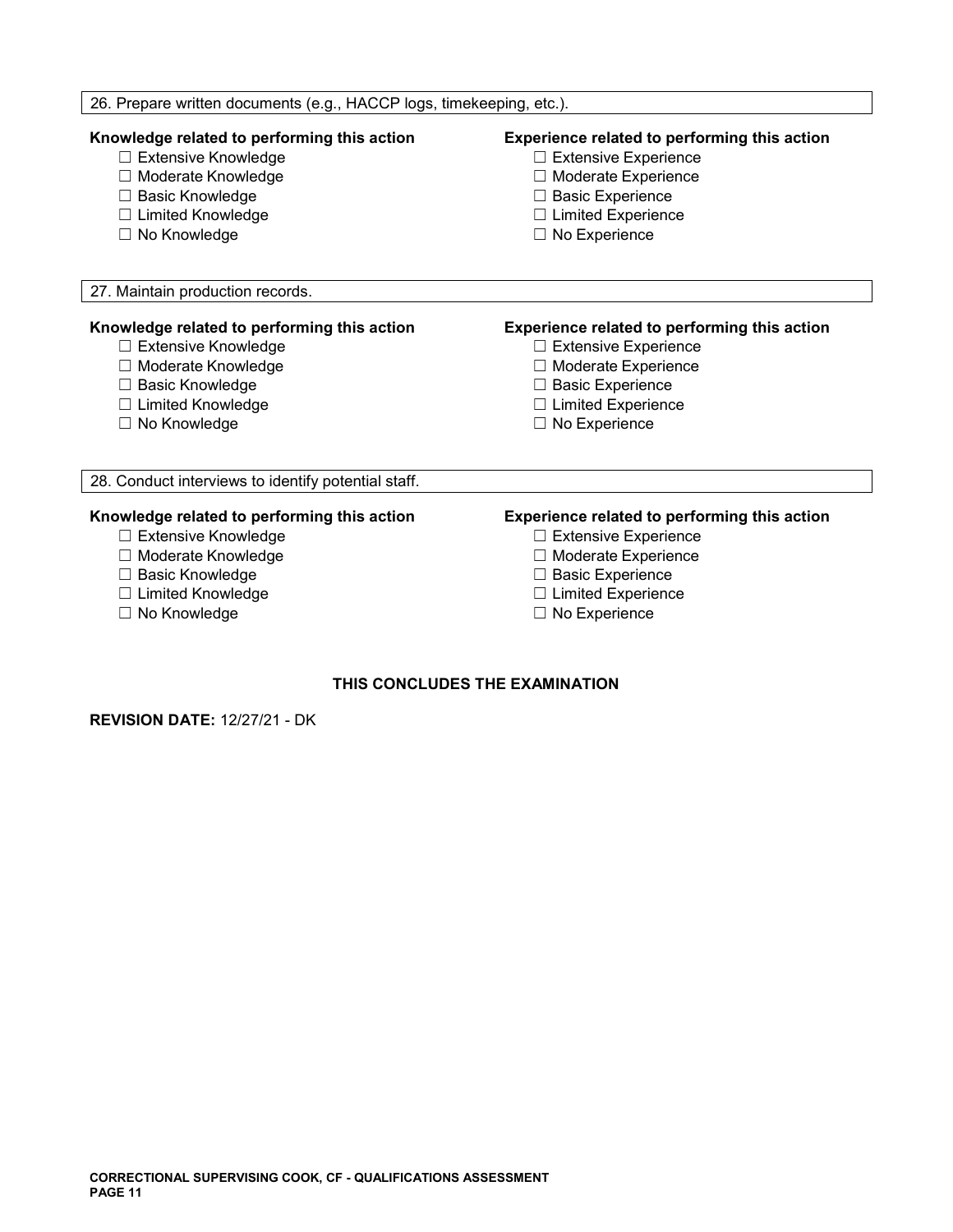**THIS PAGE HAS BEEN INTENTIONALLY LEFT BLANK**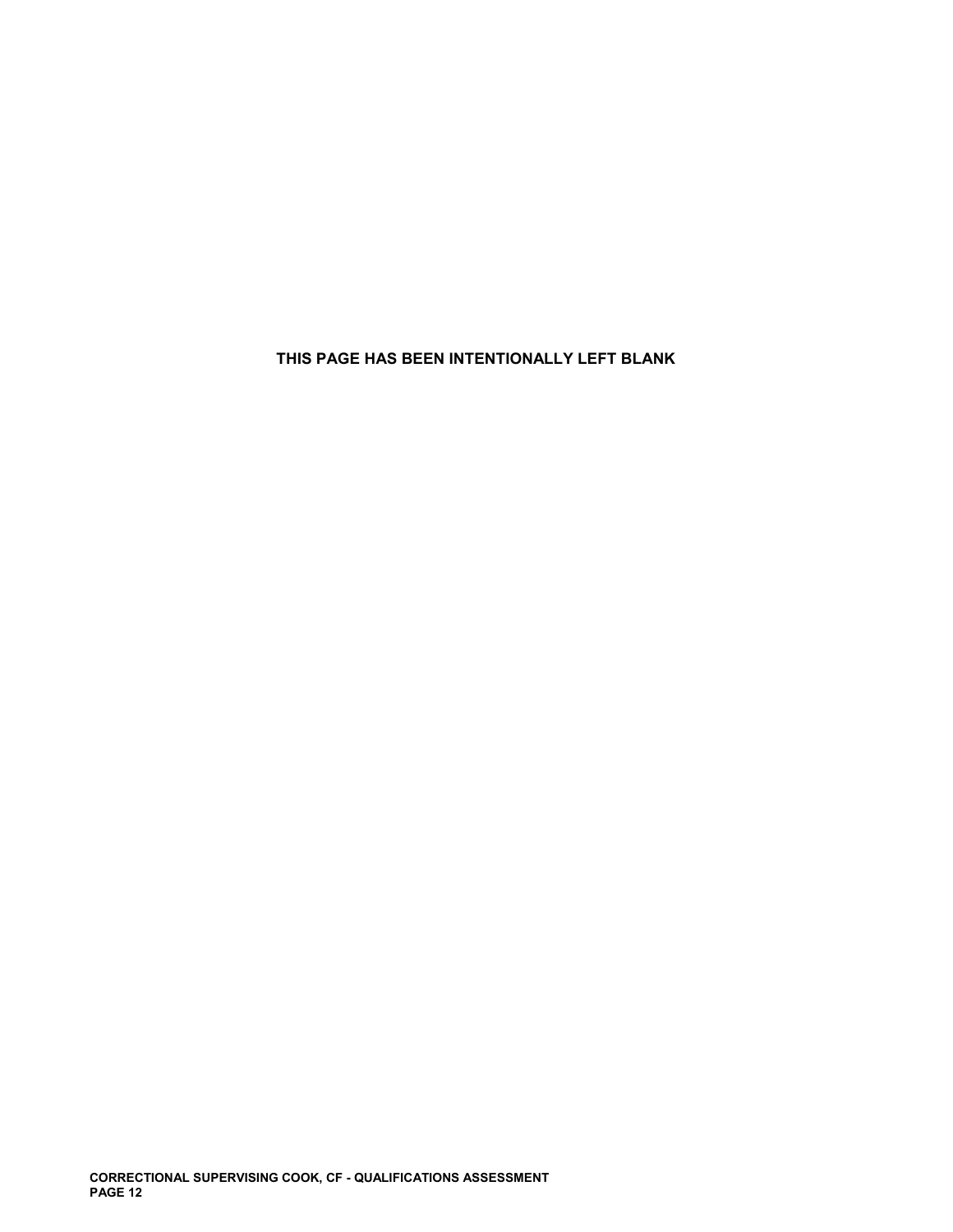# **RECRUITMENT QUESTIONNAIRE**

Applicants are asked to voluntarily provide the information below. The following data will be used for statistical data gathering and reporting purposes. This questionnaire will be separated from the examination and this information will not be used in any employment decisions.

# **GENDER**

- ☐ Male
- ☐ Female
- ☐ Non-binary

# **RACE AND ETHNICITY**

Check **one** box that best describes your race or ethnicity.

- ☐ Black or African American ☐ Multiple Asian\*\* ☐ Multiple Pacific Islander\*\*\*
- ☐ American Indian or Alaska ☐ Indian ☐ Guamanian
- ☐ Hispanic or Latino (alone or ☐ Chinese ☐ Samoan  $\Box$  Filipino  $\Box$  Filipino  $\Box$  Other Pacific Islander

- 
- Native ☐ Cambodian ☐ Hawaiian □ White □ Duapanese □ Multiple Races\* <br>
■ Races\* Races Races Races Races Races Races Races Races Races Races Races Races Races Races Races Races Races Races Races Races Races Races Races Races Races Races Races Races Races Races Races Races □ Laotian ☐ Vietnamese □ Other Asian

# **ASIAN PACIFIC ISLANDER**

- 
- 
- 
- 
- 

\*If you identify with more than one race that is Non-Hispanic or Latino, select Multiple Races.

\*\*If you identify with more than one Asian ethnicity, select Multiple Asian.

\*\*\*If you identify with more than one Pacific Islander ethnicity, select Multiple Pacific Islander.

# **AUTHORITIES**

Government Code sections 8310.5, 19705, 19790, 19792(h) and California Code of Regulations, Title 2, sections 599.980, 11013(b) authorize the State of California to collect demographic information on job applicants and exam participants for analysis and statistical purposes.

# **CONTINUE TO NEXT PAGE TO COMPLETE RECRUITMENT QUESTIONNAIRE**